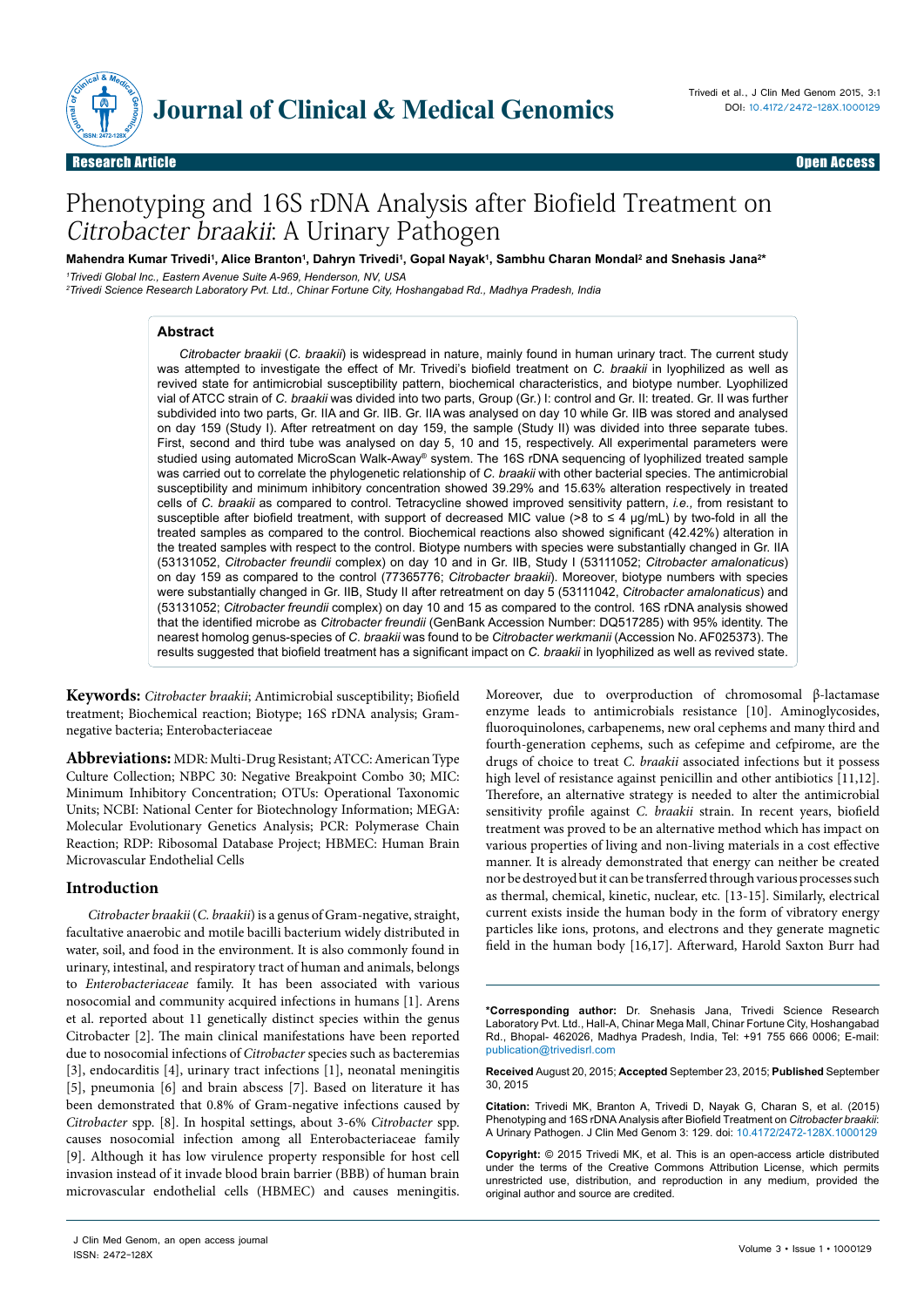performed the detailed studies on the correlation of electric current with physiological process and concluded that every single process in the human body had an electrical significance [18]. Recently, it was discovered that all electrical process happening in body have strong relationship with magnetic field as mentioned by Ampere's law, which states that the moving charge produces magnetic fields in surrounding space [19,20]. Thus, the human body emits the electromagnetic waves in form of bio-photons, which surround the body and it is commonly known as biofield. Therefore, the biofield consists of electromagnetic field, being generated by moving electrically charged particles (ions, cell, molecule, etc.) inside the human body. According to Rivera-Ruiz et al., it was reported that electrocardiography has been extensively used to measure the biofield of human body [21]. Thus, human has the ability to harness the energy from environment or universe and can transmit into any living or nonliving object(s) around the Globe. The objects always receive the energy and responding into useful way that is called biofield energy and the process is known as biofield treatment. Mr. Trivedi's unique biofield treatment (The Trivedi effect°) has been known to transform the structural, physical and thermal properties of several metals and ceramic in materials science [22-24], improved the overall productivity of crops [25,26], altered characteristics features of microbes [27-29] and improved growth and anatomical characteristics of medicinal plants [30,31].

Due to the clinical significance of this organism and literature on biofield treatment, the present work was undertaken to evaluate the impact of biofield treatment on *C. braakii* in relation to antimicrobials susceptibility and biotyping based on various biochemical characters followed by 16S rDNA sequencing analysis.

## **Materials and Methods**

*C. braakii*, American Type Culture Collection (ATCC 43162) strain was procured from MicroBioLogics, Inc., USA and stored with proper storage conditions until further use. All the tested antimicrobials and biochemicals were procured from Sigma-Aldrich (MA, USA). The antimicrobial susceptibility, biochemical reactions and biotype number were estimated with the help of MicroScan Walk-Away<sup>\*</sup> (Dade Behring Inc., West Sacramento, CA, USA) using Negative Breakpoint Combo 30 (NBPC 30) panel with respect to control group (Gr.). The 16S rDNA sequencing study was carried out using ultrapure genomic DNA prep kit; Cat KT 83 (Bangalore Genei, India).

## **Experimental design**

The impact of biofield treatment on tested bacterium *C. braakii* was evaluated in two groups-

**Group I:** ATCC strain was revived from lyophilized state and considered as control. No treatment was given and analyzed for antimicrobial sensitivity, biochemical reactions and biotype number as per the standard protocol.

**Group II:** The lyophilized state of ATCC strain was divided into two parts named as Gr. IIA and Gr. IIB. Both the groups of ATCC strain of *C. braakii* in lyophilized state were assigned to the Mr. Trivedi's unique biofield treatment (first treatment). Gr. IIB sample was stored in lyophilized state for 159 days at -70ºC. Gr. IIB was further sub-divided in two separate parts named as Gr. IIB - Study I and Gr. IIB - Study II.

#### **Group IIB - Study I**

After 159 days, antimicrobial sensitivity, MIC, biochemical reactions and biotyping were performed as per the standard protocol.

## **Group IIB - Study II**

The stored strain was revived from -70ºC and the revived culture was again provided to Mr. Trivedi's biofield treatment (re-treatment) on day 159. After biofield retreatment, the sample was sub-cultured into three separate tubes on 3 different days (Day 0, Day 5 and Day 10) and analysed keeping the main treated tube aside. Each sample was analyzed after 5 days of its sub-culturing.

## **Biofield treatment strategy**

The lyophilized (Gr. IIA) sample of *C. braakii* was subjected to Mr. Trivedi's biofield treatment (first treatment) followed by retreatment after storing for 159 days in revived state (Gr. IIB, Study II). In details, the treatment groups in sealed pack were handed over to Mr. Trivedi for biofield treatment under laboratory conditions. Mr. Trivedi provided the treatment through his energy transmission process to the treated groups without touching the samples. After first treatment, the analysis of Gr. IIA lyophilized sample was done on day 10 for antimicrobial sensitivity along with minimum inhibitory concentration (MIC), biochemical reactions with biotype number and 16S rDNA analysis as per the standard protocol. While handing over these cultures to Mr. Trivedi for retreatment purposes, optimum precautions were taken to avoid contamination.

## **Antimicrobial susceptibility test**

Investigation of antimicrobial susceptibility of *C. braakii* was carried out with the help of automated instrument, MicroScan Walk-Away' using NBPC 30 panel. The panel can be stored at 2 to 25°C for analysis. The panel was allowed to equilibrate to room temperature prior to rehydration. All opened panels were used on the same day. The tests carried out on MicroScan were miniaturized of the broth dilution susceptibility test that has been dehydrated. Briefly, 0.1 mL of the standardized suspension of *C. braakii* was pipetted into 25 mL of inoculum water using pluronic and inverted 8 to 10 times and inoculated, rehydrated, and then subjected to incubation for 16 hours at 35°C. Rehydration and inoculation was performed using the RENOK® system with inoculators-D (B1013-4). 25 mL of standardized inoculum suspension was poured in to inoculum tray. The detailed experimental procedure and conditions were followed as per the manufacturer's instructions. The antimicrobial susceptibility pattern (S: Susceptible, R: Resistant; and I: Intermediate) and MIC values were determined by observing the lowest antimicrobial concentration showing inhibition of growth [32].

## **Biochemical reaction studies**

Biochemical reactions of *C. braakii* were determined using MicroScan Walk-Away', system with NBPC 30 panel. Preparation of NBPC 30 panel, inoculum followed by dehydration and rehydration were performed in a similar way as mentioned in antimicrobial susceptibility assay for analysis of biochemical reactions followed by biotype number. The detailed experimental procedures and conditions were followed as per the manufacturer's instructions [32].

#### **Identification of organism by biotype number**

The biotype number of *C. braakii* was determined on MicroScan Walk-Away' processed panel data report with the help of biochemical reactions data [32].

#### **Amplification and gene sequencing of 16S rDNA**

Genomic DNA was isolated from *C. braakii* cells (Gr. IIA, sample coded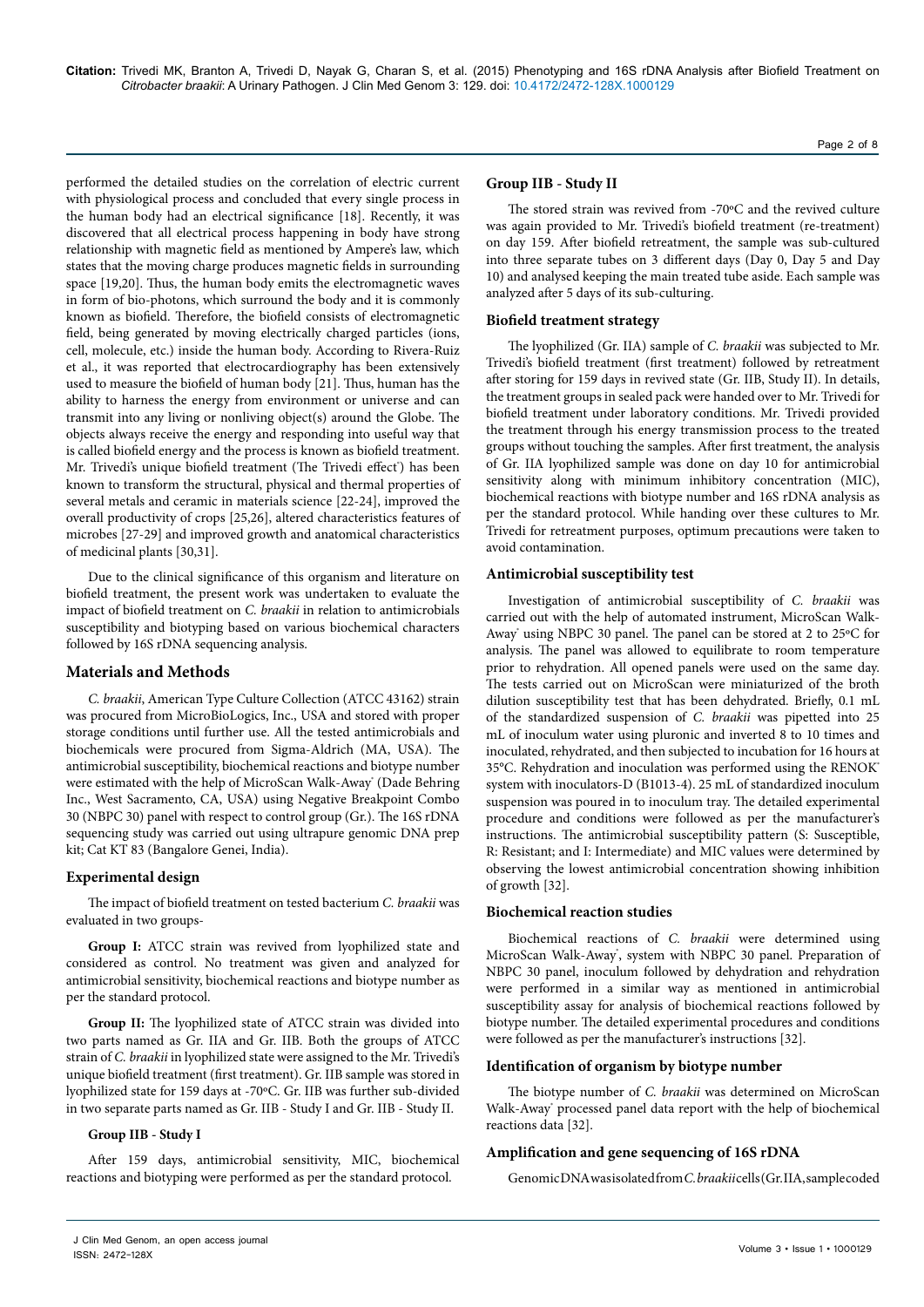Page 3 of 8

as 4A) using genomic purification kit, according to the manufacturer instructions. 16S rDNA gene  $(-1.5 \text{ kb})$  fragment was amplified with the help of high-fidelity polymerase chain reaction (PCR) using universal primers; forward primer (5'-AGAGTTTGATCCTGGCTCAG-3') and reverse primer (3'-ACGGTCATACCTTGTTACGACTT-5'). Amplified products were subjected to gel electrophoresis in 1.0% agarose gel, stained with ethidium bromide and visualized under UV light in a gel documentation unit (BioRad Laboratories, USA). The PCR amplified fragment was purified from the agarose gel using a DNA gel extraction kit. Sequencing of amplified product was done on commercial basis from Bangalore Genei, India. The 16S rDNA sequences obtained were aligned and compared with the sequences stored in GenBank database available from National Center for Biotechnology Information (NCBI) using the algorithm BLASTn program. Multiple sequence alignment/ phylogenetic tree were established using MEGA3.1 molecular software [33].

# **Results and Discussion**

## **Antimicrobial susceptibility test**

The results of *C. braakii* susceptibility pattern and MIC values of tested antimicrobials after biofield treatment are presented in Table 1 and 2 respectively. The data were analyzed and compared with respect to control (Gr. I). Antimicrobial susceptibility assay was carried out using twenty-eight antimicrobials. Overall, the treated cells of *C. braakii* showed 39.29% alteration in antimicrobial sensitivity pattern as compared to control. The sensitivity pattern of tetracycline was changed from resistance (R) to susceptible (S) and simultaneously decreased MIC value by two folds ( $>8$  to  $\leq 4 \mu$ g/mL) in all the treated groups as compared to control (Gr. I). This improvement with respect to resistant pattern and MIC value could be due to biofield treatment. The effect was observed throughout the experiment. So, it may assume that the effect of biofield treatment was sustainable. Moreover, the antibiogram pattern of certain antimicrobials *viz.* aztreonam, cefotaxime, cefotetan, ceftazidime, ceftriaxone, cefuroxime, piperacillin/tazobactam, piperacillin and ticarcillin/k-clavulanate were changed from inducible β-lactamase (IB) to susceptible in lyophilized treated (first treatment) Gr. IIB, Study I on day 159 as well as in revived treated (second treatment) Gr. IIB, Study II on day 5 as compared to untreated sample (Gr. I). The microbe *C. braakii* has the ability to produce chromosomal β-lactamases. Thus, the overproduction of this enzymes lead to resistance in most of penem and cephems ring containing antimicrobials [34].

However, after biofield treatment the above mentioned nine antimicrobials were converted from IB to completely susceptible in lyophilized treated (first treatment) Gr. IIB, Study I on day 159 as well as in revived treated (second treatment) Gr. IIB, Study II on day 5 as compared to control sample. However, the susceptibility pattern of these nine antimicrobials did not show any alteration in rest of the treated samples as compared to control. This alteration could be due to exertion of biofield energy to the treated samples at enzymatic

| S. No. | Antimicrobial                      | Gr. I (Control) | Gr. IIA (Day 10) | Gr. IIB (Study I; Day | Gr. IIB (Study II; Day 159) |              |              |  |  |
|--------|------------------------------------|-----------------|------------------|-----------------------|-----------------------------|--------------|--------------|--|--|
|        |                                    |                 |                  | 159)                  | Day 5                       | Day 10       | Day 15       |  |  |
| 1.     | Amikacin                           | S               | S                | S                     | S                           | S            | S            |  |  |
| 2.     | Amoxicillin/k-clavulanate          | ı               | $\mathbf{I}$     | $\mathsf{R}$          | $\mathsf{R}$                | $\mathsf{R}$ | R            |  |  |
| 3.     | Ampicillin/sulbactam               | J.              | L                |                       | I                           | $\mathbf{I}$ |              |  |  |
| 4.     | Ampicillin                         | $\mathsf{R}$    | R.               | R                     | $\mathsf R$                 | $\mathsf{R}$ | $\mathsf{R}$ |  |  |
| 5.     | Aztreonam                          | IB              | IB               | S                     | S                           | IB           | IB           |  |  |
| 6.     | Cefazolin                          | ${\sf R}$       | R                | R                     | $\mathsf R$                 | $\mathsf{R}$ | $\mathsf{R}$ |  |  |
| 7.     | Cefepime                           | S               | S                | S                     | S                           | S            | S            |  |  |
| 8.     | Cefotaxime                         | IB              | <b>IB</b>        | S                     | $\mathbf S$                 | IB           | IB           |  |  |
| 9.     | Cefotetan                          | <b>IB</b>       | <b>IB</b>        | S                     | S                           | IB           | <b>IB</b>    |  |  |
| 10.    | Cefoxitin                          | $\mathsf{R}$    | R                | $\mathsf R$           | ${\sf R}$                   | $\mathsf R$  | $\mathsf{R}$ |  |  |
| 11.    | Ceftazidime                        | IB              | IB               | S                     | $\mathbf S$                 | IB           | IB           |  |  |
| 12.    | Ceftriaxone                        | IB              | IB               | S                     | S                           | IB           | IB           |  |  |
| 13.    | Cefuroxime                         | <b>IB</b>       | <b>IB</b>        | S                     | S                           | IB           | IB           |  |  |
| 14.    | Cephalothin                        | R               | R.               | R                     | R                           | $\mathsf{R}$ | $\mathsf{R}$ |  |  |
| 15.    | Chloramphenicol                    | S               | S                | S                     | $\mathbf S$                 | $\mathbf S$  | S            |  |  |
| 16.    | Ciprofloxacin                      | S               | S                | S                     | S                           | S            | S            |  |  |
| 17.    | Gatifloxacin                       | S               | S                | $\mathbf S$           | $\mathbf S$                 | $\mathbf S$  | S            |  |  |
| 18.    | Gentamicin                         | S               | S                | S                     | S                           | S            | S            |  |  |
| 19.    | Imipenem                           | S               | S                | S                     | $\mathbf S$                 | $\mathbf S$  | S            |  |  |
| 20.    | Levofloxacin                       | S               | S                | S                     | $\mathbf S$                 | $\mathbf S$  | S            |  |  |
| 21.    | Meropenem                          | S               | S                | S                     | $\mathbf S$                 | $\mathbf S$  | S            |  |  |
| 22.    | Moxifloxacin                       | S               | S                | S                     | S                           | S            | S            |  |  |
| 23.    | Piperacillin/tazobactam            | IB              | IB               | S                     | S                           | <b>IB</b>    | IB           |  |  |
| 24.    | Piperacillin                       | IB              | IB               | S                     | $\mathbf S$                 | IB           | IB           |  |  |
| 25.    | Tetracycline                       | R               | S                | S                     | $\mathbf S$                 | S            | S            |  |  |
| 26.    | Ticarcillin/k-clavulanate          | IB              | IB               | S                     | $\mathbf S$                 | IB           | IB           |  |  |
| 27.    | Tobramycin                         | S               | S                | S                     | S                           | S            | S            |  |  |
| 28.    | Trimethoprim<br>/sulphamethoxazole | S               | S                | S                     | S                           | S            | S            |  |  |

R: Resistant; S: Susceptible; I: Intermediate; IB: Inducible β-lactamase; Gr.: Group

**Table 1:** Antibiogram of *Citrobacter braakii*: effect of biofield treatment on antimicrobial susceptibility.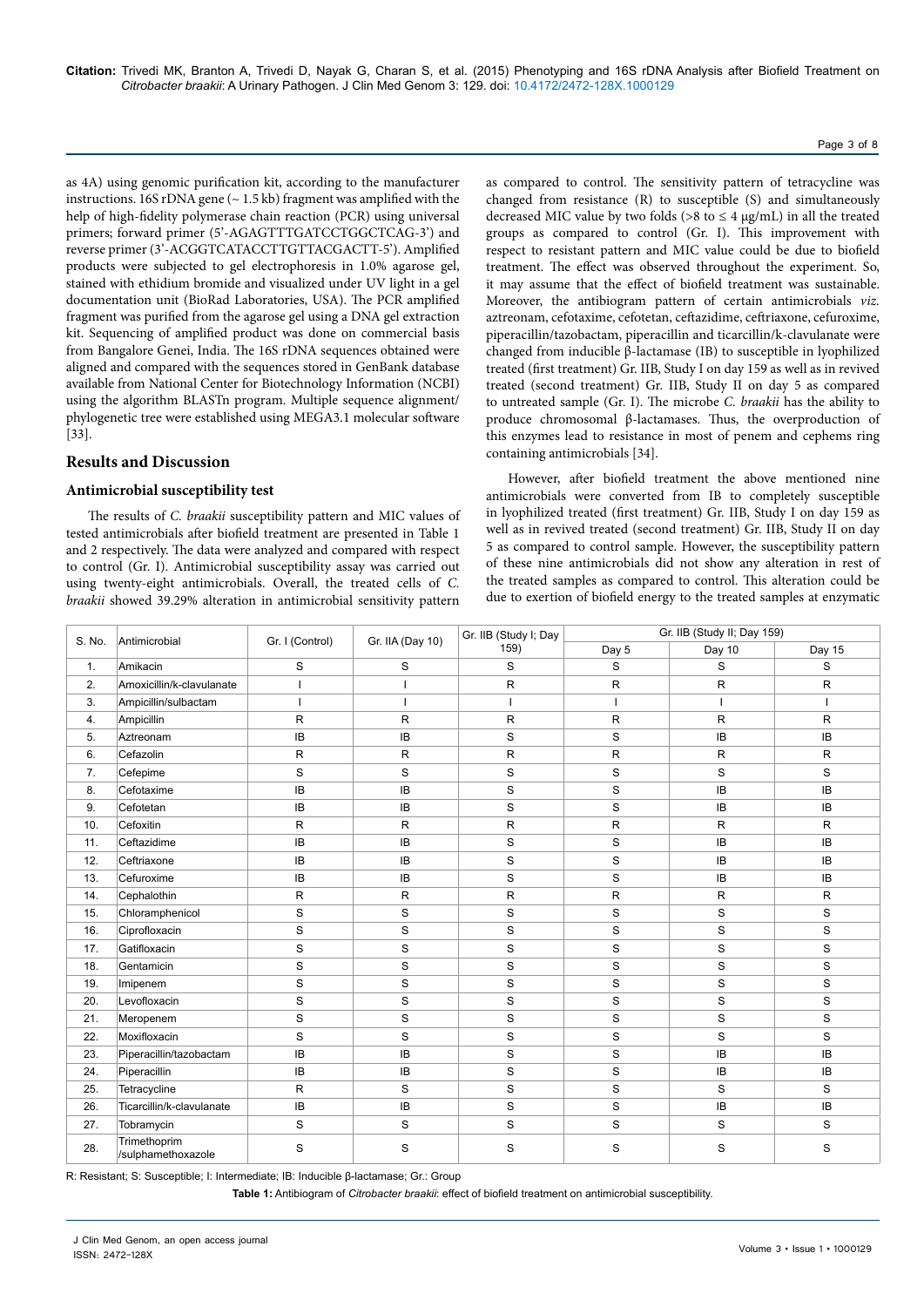#### Page 4 of 8

levels and that may ceased or reduced formation of β-lactamase from those antimicrobials. As a consequence, these antimicrobials became completely susceptible to *C. braakii* even after two times biofield treatment as compared to control. Beside this, the MIC values of these nine antimicrobials did not show any alteration in all the treated samples while MIC value of cefuroxime was altered by two-fold (8 µg/ mL) in Gr IIA on day 10 as compared to the control. The antimicrobial sensitivity pattern and MIC value of amoxicillin/k-clavulanate were changed from I to R and (16/8 to >16/8 µg/mL) respectively in Gr. IIB, Study I on day 159 (first-time biofield treatment) and in Study II on day 5, 10 and 15 after retreatment as compared to control. The MIC value of ESBL-a Scrn was slightly altered in Gr. II, Study II on day 10 after retreatment on day 159 as compared to the control. The MIC value of nitrofurantoin was decreased by two-fold (>64 to  $\leq$  32 µg/mL) in all the treated samples as compared to untreated sample (Table 2). Overall, 15.63% MIC values of antimicrobials were altered out of thirty-two antimicrobials as compared to control. Rest of antimicrobials did not show any alteration in terms of antibiogram and MIC in all the treated samples as compared to the control.

#### **Biochemical reactions studies**

Study of biochemical reactions can be utilized to identify

the enzymatic and metabolic characteristic feature of microbes. Microorganisms can be categorically differentiated based on their utilization of specific biochemicals as nutrients during the process of metabolism or enzymatic reactions. Data obtained from biochemical reactions studies for differentiation of *C. braakii* are illustrated in Table 3. Biochemical indole (IND) was changed from negative (-) to positive (+) reaction in all the treated samples as compared to control (Gr. I). The key characteristics of *C. braakii* were positive reactions of ornithine decarboxylase (ORN) production and utilization of malonate (MAL) in control sample of *C. braakii*. The control data were supported with literature [35]. The biochemicals such as adonitol (ADO), colistin (CL4), esculin hydrolysis (ESC), nitrofurantoin (FD64), lysine (LYS), malonate (MAL), raffinose (RAF), sucrose (SUC), tryptophan deaminase (TDA), urea (URE), and Voges-Proskauer (VP) were changed from positive (+) to negative (-) reactions in all the treated samples as compared to control. Moreover, biochemical reaction of  $H_2S$  was converted from positive  $(+)$  to negative reaction in Gr. IIB, study I on day 159 after first treatment and in Gr. IIB, study II on day 5 after retreatment with Mr. Trivedi's biofield treatment as compared to control. Galactosidase was converted from positive (+) to negative (-) reaction in Gr. IIB, Study II on day 5 after retreated the sample on day 159 while remained same, i.e., positive (+) in all the others groups as compared to control. Overall,

| S. No. | Antimicrobial                  | Gr. I (Control) | Gr. IIA (Day 10) | Gr. IIB (Study I; | Gr. IIB (Study II; Day 159) |             |             |  |  |
|--------|--------------------------------|-----------------|------------------|-------------------|-----------------------------|-------------|-------------|--|--|
|        |                                |                 |                  | Day 159)          | Day 5                       | Day 10      | Day 15      |  |  |
| 1.     | Amikacin                       | $\leq 16$       | $≤ 16$           | $≤ 16$            | $≤ 16$                      | $\leq 16$   | $≤ 16$      |  |  |
| 2.     | Amoxicillin/k-clavulanate      | 16/8            |                  | >16/8             | >16/8                       | >16/8       | >16/8       |  |  |
| 3.     | Ampicillin/sulbactam           | 16/8            | 16/8             | 16/8              | 16/8                        | 16/8        | 16/8        |  |  |
| 4.     | Ampicillin                     | $>16$           | $>16$            | $>16$             | $>16$                       | $>16$       | $>16$       |  |  |
| 5.     | Aztreonam                      | $\leq 8$        | $\leq 8$         | $\leq 8$          | $\leq 8$                    | $\leq 8$    | $\leq 8$    |  |  |
| 6.     | Cefazolin                      | $>16$           | $>16$            | >16               | $>16$                       | $>16$       | $>16$       |  |  |
| 7.     | Cefepime                       | $\leq 8$        | $\leq 8$         | $\leq 8$          | $\leq 8$                    | $\leq 8$    | $\leq 8$    |  |  |
| 8.     | Cefotaxime                     | $\leq 8$        | $\leq 8$         | $\leq 8$          | $\leq 8$                    | $\leq 8$    | $\leq 8$    |  |  |
| 9.     | Cefotetan                      | $\leq 16$       | $≤ 16$           | $\leq 16$         | $\leq 16$                   | $\leq 16$   | $\leq 16$   |  |  |
| 10.    | Cefoxitin                      | $>16$           | $>16$            | $>16$             | $>16$                       | $>16$       | $>16$       |  |  |
| 11.    | Ceftazidime                    | $\leq 8$        | $\leq 8$         | $\leq 8$          | $\leq 8$                    | $\leq 8$    | $\leq 8$    |  |  |
| 12.    | Ceftriaxone                    | $\leq 8$        | $\leq 8$         | $\leq 8$          | $\leq 8$                    | $\leq 8$    | $\leq 8$    |  |  |
| 13.    | Cefuroxime                     | $\leq 4$        | 8                | $\leq 4$          | $\leq 4$                    | $\leq 4$    | $\leq 4$    |  |  |
| 14.    | Cephalothin                    | $>16$           | $>16$            | >16               | $>16$                       | $>16$       | $>16$       |  |  |
| 15.    | Chloramphenicol                | $\leq 8$        | $\leq 8$         | $\leq 8$          | $\leq 8$                    | $\leq 8$    | $\leq 8$    |  |  |
| 16.    | Ciprofloxacin                  | $\leq 1$        | $\leq 1$         | $\leq 1$          | $\leq 1$                    | $\leq 1$    | $\leq 1$    |  |  |
| 17.    | ESBL-a Scrn                    | $\leq 4$        | $\leq 4$         | $\leq 4$          | $\leq 4$                    | >4          | $\leq 4$    |  |  |
| 18.    | ESBL-b Scrn                    | $\leq 1$        | >1               | $\leq 1$          | $\leq 1$                    | $\leq 1$    | $\leq 1$    |  |  |
| 19.    | Gatifloxacin                   | $\leq 2$        | $\leq 2$         | $\leq 2$          | $\leq 2$                    | $\leq 2$    | $\leq 2$    |  |  |
| 20.    | Gentamicin                     | $\leq 4$        | $\leq 4$         | $\leq 4$          | $\leq 4$                    | $\leq 4$    | $\leq 4$    |  |  |
| 21.    | Imipenem                       | $\leq 4$        | $\leq 4$         | $\leq 4$          | $\leq 4$                    | $\leq 4$    | $\leq 4$    |  |  |
| 22.    | Levofloxacin                   | $\leq 2$        | $\leq 2$         | $\leq 2$          | $\leq$ 2                    | $\leq 2$    | $\leq 2$    |  |  |
| 23.    | Meropenem                      | $\leq 4$        | $\leq 4$         | $\leq 4$          | $\leq 4$                    | $\leq 4$    | $\leq 4$    |  |  |
| 24.    | Moxifloxacin                   | $\leq 2$        | $\leq 2$         | $\leq 2$          | $\leq 2$                    | $\leq 2$    | $\leq 2$    |  |  |
| 25.    | Nitrofurantoin                 | >64             | $\leq 32$        | $\leq 32$         | $\leq 32$                   | $\leq 32$   | $\leq 32$   |  |  |
| 26.    | Norfloxacin                    | $\leq 4$        | $\leq 4$         | $\leq 4$          | $\leq 4$                    | $\leq 4$    | $\leq 4$    |  |  |
| 27.    | Piperacillin/tazobactam        | $\leq 16$       | $≤ 16$           | $\leq 16$         | $\leq 16$                   | $\leq 16$   | $\leq 16$   |  |  |
| 28.    | Piperacillin                   | $\leq 16$       | $≤ 16$           | $\leq 16$         | $\leq 16$                   | $\leq 16$   | $≤ 16$      |  |  |
| 29.    | Tetracycline                   | >8              | $\leq 4$         | $\leq 4$          | $\leq 4$                    | $\leq 4$    | $\leq 4$    |  |  |
| 30     | Ticarcillin/k-clavulanate      | $≤ 16$          | $\leq 16$        | $≤ 16$            | $\leq 16$                   | $≤ 16$      | ≤ 16        |  |  |
| 31.    | Tobramycin                     | $\leq 4$        | $\leq 4$         | $\leq 4$          | $\leq 4$                    | $\leq 4$    | $\leq 4$    |  |  |
| 32.    | Trimethoprim/sulphamethoxazole | $\leq 2/38$     | $\leq 2/38$      | $\leq 2/38$       | $\leq 2/38$                 | $\leq 2/38$ | $\leq 2/38$ |  |  |

MIC data are presented in µg/mL; Gr.: Group; ESBL a,b Scrn: Extended spectrum β-lactamase a and b screen

**Table 2:** Effect of biofield treatment on *Citrobacter braakii* to minimum inhibitory concentration (MIC) value of tested antimicrobials.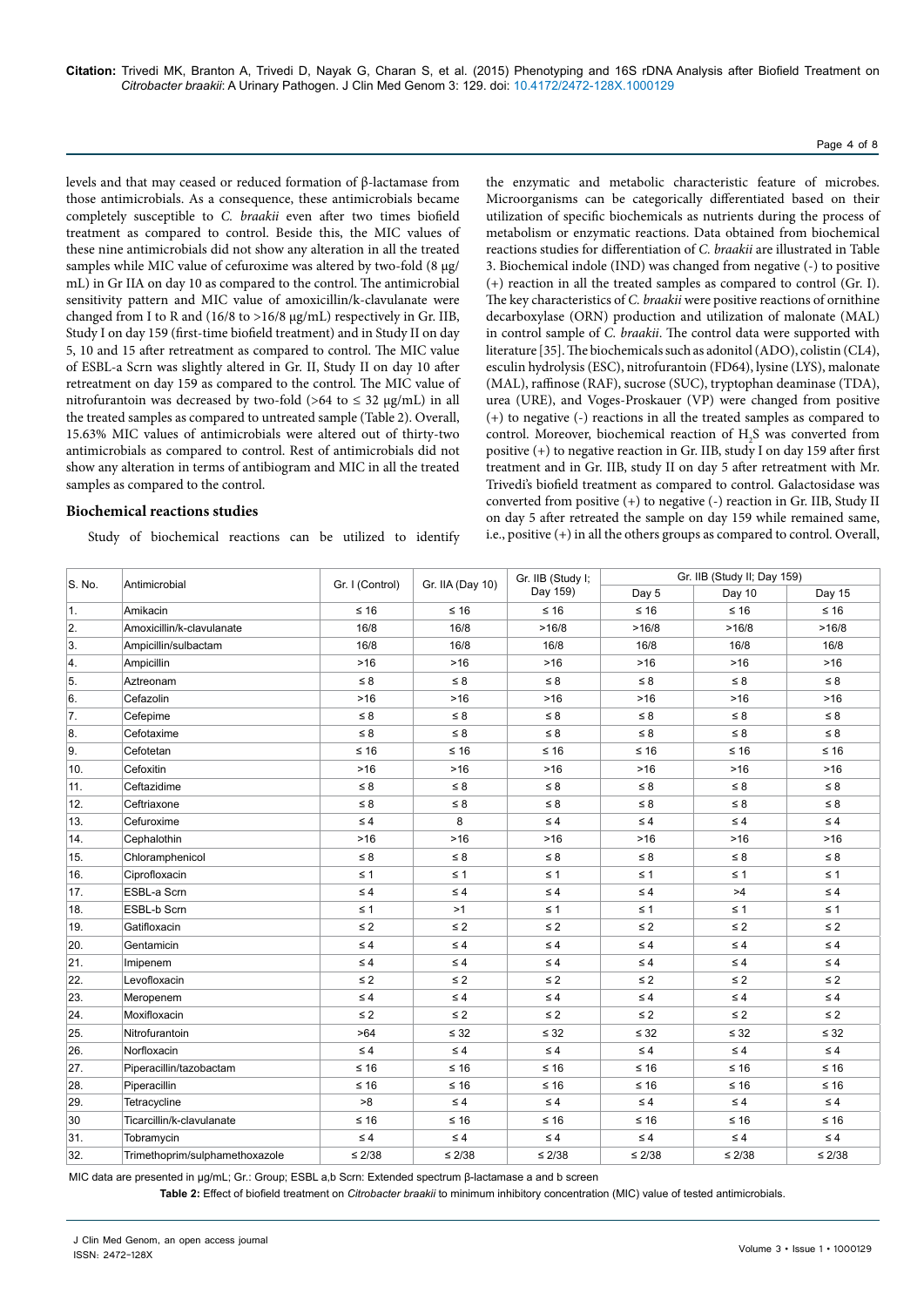**Citation:** Trivedi MK, Branton A, Trivedi D, Nayak G, Charan S, et al. (2015) Phenotyping and 16S rDNA Analysis after Biofield Treatment on *Citrobacter braakii*: A Urinary Pathogen. J Clin Med Genom 3: 129. doi: 10.4172/2472-128X.1000129

| S. No. |                 |                                | Gr. I (Control)                  | Gr. IIA                          | Gr. IIB (Study I;                | Gr. IIB (Study II; Day 159) |                          |                                  |  |
|--------|-----------------|--------------------------------|----------------------------------|----------------------------------|----------------------------------|-----------------------------|--------------------------|----------------------------------|--|
|        | Code            | Biochemical                    |                                  | (Day 10)                         | Day 159)                         | Day 5                       | Day 10                   | Day 15                           |  |
| 1.     | <b>ACE</b>      | Acetamide                      | $\overline{\phantom{a}}$         | $\overline{\phantom{a}}$         | $\overline{a}$                   | $\overline{\phantom{a}}$    | $\overline{\phantom{a}}$ |                                  |  |
| 2.     | <b>ADO</b>      | Adonitol                       | $\pmb{+}$                        | $\blacksquare$                   | $\blacksquare$                   | $\overline{\phantom{a}}$    | $\overline{\phantom{a}}$ | $\overline{a}$                   |  |
| 3.     | <b>ARA</b>      | Arabinose                      | $\begin{array}{c} + \end{array}$ | $\ddot{}$                        | $\ddot{}$                        | $\ddot{}$                   | $\ddot{}$                | $\ddot{}$                        |  |
| 4.     | <b>ARG</b>      | Arginine                       | $\blacksquare$                   | ÷,                               | ÷,                               | $\overline{a}$              | $\overline{a}$           | $\overline{a}$                   |  |
| 5.     | <b>CET</b>      | Cetrimide                      | $\overline{\phantom{a}}$         | $\overline{\phantom{a}}$         | $\overline{\phantom{a}}$         | $\overline{a}$              | $\overline{a}$           | $\overline{a}$                   |  |
| 6.     | CF <sub>8</sub> | Cephalothin                    | $\begin{array}{c} + \end{array}$ | $\begin{array}{c} + \end{array}$ | $\begin{array}{c} + \end{array}$ | $\ddot{}$                   | $\ddot{}$                | $\ddot{}$                        |  |
| 7.     | <b>CIT</b>      | Citrate                        | $\bf{+}$                         | $\bf{+}$                         | $\begin{array}{c} + \end{array}$ | $\ddot{}$                   | $\ddot{}$                | $\begin{array}{c} + \end{array}$ |  |
| 8.     | CL <sub>4</sub> | Colistin                       | $\begin{array}{c} + \end{array}$ | $\overline{\phantom{a}}$         | $\overline{\phantom{a}}$         | $\blacksquare$              | $\blacksquare$           | ٠                                |  |
| 9.     | <b>ESC</b>      | Esculin hydrolysis             | $\begin{array}{c} + \end{array}$ | ÷.                               | ÷.                               | $\overline{a}$              | $\overline{a}$           | $\overline{a}$                   |  |
| 10.    | <b>FD64</b>     | Nitrofurantoin                 | $^{\mathrm{+}}$                  | $\overline{\phantom{a}}$         | $\overline{\phantom{a}}$         | $\overline{\phantom{a}}$    | $\overline{\phantom{a}}$ | $\overline{a}$                   |  |
| 11.    | GLU             | Glucose                        | $\begin{array}{c} + \end{array}$ | $\begin{array}{c} + \end{array}$ | $\begin{array}{c} + \end{array}$ | $\ddot{}$                   | $\ddot{}$                | $\ddot{}$                        |  |
| 12.    | H, S            | Hydrogen sulfide               | $\bf{+}$                         | $\bf{+}$                         | $\overline{\phantom{a}}$         | $\overline{\phantom{a}}$    | $\ddot{}$                | $\ddot{}$                        |  |
| 13.    | <b>IND</b>      | Indole                         | $\overline{a}$                   | $\ddot{}$                        | $\ddot{}$                        | $\ddot{}$                   | $\ddot{}$                | $\begin{array}{c} + \end{array}$ |  |
| 14.    | <b>INO</b>      | Inositol                       | $\overline{\phantom{a}}$         | $\overline{\phantom{a}}$         | $\overline{\phantom{a}}$         | $\overline{\phantom{a}}$    | $\overline{\phantom{a}}$ | $\overline{\phantom{a}}$         |  |
| 15.    | K4              | Kanamycin                      | $\overline{\phantom{a}}$         | $\overline{\phantom{a}}$         | $\overline{\phantom{a}}$         | $\overline{a}$              | $\overline{a}$           | $\overline{\phantom{a}}$         |  |
| 16.    | <b>LYS</b>      | Lysine                         | $\begin{array}{c} + \end{array}$ | $\blacksquare$                   | $\blacksquare$                   | $\overline{\phantom{a}}$    | $\overline{\phantom{a}}$ | $\overline{\phantom{a}}$         |  |
| 17.    | <b>MAL</b>      | Malonate                       | $\bf{+}$                         | $\overline{\phantom{a}}$         | $\overline{\phantom{a}}$         | $\overline{\phantom{a}}$    | $\overline{\phantom{a}}$ |                                  |  |
| 18.    | <b>MEL</b>      | Melibiose                      | $\begin{array}{c} + \end{array}$ | $\begin{array}{c} + \end{array}$ | $\begin{array}{c} + \end{array}$ | $\ddot{}$                   | $\ddot{}$                | $\ddot{}$                        |  |
| 19.    | <b>NIT</b>      | Nitrate                        | $\bf{+}$                         | $\bf{+}$                         | $\bf{+}$                         | $\ddot{}$                   | $\ddot{}$                | $\begin{array}{c} + \end{array}$ |  |
| 20.    | OF/G            | Oxidation-fermentation/glucose | $^{\mathrm{+}}$                  | $\begin{array}{c} + \end{array}$ | $\bf{+}$                         | $\ddot{}$                   | $\ddot{}$                | $\ddot{}$                        |  |
| 21.    | ONPG            | Galactosidase                  | $\begin{array}{c} + \end{array}$ | $\ddot{}$                        | $\begin{array}{c} + \end{array}$ | $\overline{\phantom{a}}$    | $\ddot{}$                | $\ddot{}$                        |  |
| 22.    | <b>ORN</b>      | Ornithine                      | $\bf{+}$                         | $\ddot{}$                        | $\bf{+}$                         | $\ddot{}$                   | $\ddot{}$                | $\ddot{}$                        |  |
| 23.    | OXI             | Oxidase                        | $\blacksquare$                   | ÷,                               | ÷,                               | $\overline{a}$              | $\overline{a}$           | $\overline{\phantom{a}}$         |  |
| 24.    | P <sub>4</sub>  | Penicillin                     | $\bf{+}$                         | $\ddot{}$                        | $\ddot{}$                        | $\ddot{}$                   | $\ddot{}$                | $\begin{array}{c} + \end{array}$ |  |
| 25.    | <b>RAF</b>      | Raffinose                      | $\begin{array}{c} + \end{array}$ | $\overline{a}$                   | $\overline{a}$                   | $\overline{\phantom{a}}$    | $\overline{\phantom{a}}$ | $\overline{\phantom{a}}$         |  |
| 26.    | <b>RHA</b>      | Rhamnose                       | $\ddot{}$                        | $\begin{array}{c} + \end{array}$ | $\begin{array}{c} + \end{array}$ | $\ddot{}$                   | $\ddot{}$                | $\begin{array}{c} + \end{array}$ |  |
| 27.    | SOR             | Sorbitol                       | $\bf{+}$                         | $\begin{array}{c} + \end{array}$ | $\begin{array}{c} + \end{array}$ | $\ddot{}$                   | $\ddot{}$                | $\begin{array}{c} + \end{array}$ |  |
| 28.    | SUC             | Sucrose                        | $\bf{+}$                         | $\overline{\phantom{a}}$         |                                  | $\blacksquare$              | $\blacksquare$           | ٠                                |  |
| 29.    | <b>TAR</b>      | Tartrate                       | $\overline{\phantom{a}}$         | $\overline{\phantom{a}}$         | $\overline{\phantom{a}}$         | $\overline{a}$              | $\overline{a}$           | $\overline{a}$                   |  |
| 30.    | <b>TDA</b>      | Tryptophan deaminase           | $^{\mathrm{+}}$                  | $\overline{\phantom{a}}$         | $\overline{\phantom{a}}$         | $\overline{\phantom{a}}$    | $\overline{\phantom{a}}$ | $\overline{\phantom{a}}$         |  |
| 31.    | TO <sub>4</sub> | Tobramycin                     | $\overline{\phantom{a}}$         | $\blacksquare$                   | $\blacksquare$                   | $\blacksquare$              | $\overline{\phantom{a}}$ | ٠                                |  |
| 32.    | <b>URE</b>      | Urea                           | $\ddot{}$                        | $\overline{\phantom{a}}$         | $\overline{\phantom{a}}$         | $\overline{\phantom{a}}$    | $\overline{\phantom{a}}$ | $\overline{\phantom{a}}$         |  |
| 33.    | VP              | Voges-Proskauer                | $\bf{+}$                         | ÷.                               | ÷.                               | $\overline{a}$              | $\overline{a}$           | $\overline{\phantom{a}}$         |  |

-, (negative); +, (positive); Gr.: Group; ONPG: Ortho-nitrophenyl-β-galactoside

**Table 3:** Effect of biofield treatment on *Citrobacter braakii* to the biochemical reactions pattern.

biochemical reactions showed significant (42.42%) alteration in the treated groups with respect to control. Rest of the biochemicals did not show any alteration of biochemical reactions in all the treated groups as compared to control (Table 3).

#### **Identification of organism by biotype number**

The species (*C. braakii*) were identified based on a variety of conventional biochemical characters and biotyping. Biotype number of particular organism was evaluated after interpreting the results of the biochemical reactions. The biotype number then led to the particular organism identification. In this experiment, biotyping was performed using an automated system, and results showed a significant change in biotype number (53131052) in Gr. IIA (on day 10) after first-time biofield treatment with identification of new species (*Citrobacter freundii* complex) as compared to control Gr. I (77365776; *C. braakii*). The term *Citrobacter freundii* complex have eight species out of 11 identified genomospecies under the genus Citrobacter *viz. Citrobacter jeundii*, *Citrobacter youngae*, *Citrobacter braakii*, *Citrobacter werkmanii*, *Citrobacter sedlakii* and three unnamed *Citrobacter* species [2]. After that, these three genomospecies were named as *Citrobacter rodentium*, *Citrobacter gillenii*, and *Citrobacter murliniae* [35].

Moreover, the biotype numbers were also changed on day 159 in Gr. IIB, Study I (53111052; *Citrobacter amalonaticus*) as well as in Gr. IIB, Study II after retreatment on day 5 (53111042; *Citrobacter amalonaticus*), day 10 (53131052; *Citrobacter freundii* complex), and on day 15 (53131052; *Citrobacter freundii* complex) as compared to the control (Table 4). These changes of biotype numbers may be due to alteration of several biochemical reactions under the influence of biofield treatment in the lyophilized state. Furthermore it is further assumed that the changes of biotype numbers could be due to first-time biofield treatment and sustained effects upto day 159.

#### **16S rDNA genotyping**

The bacteria that are poorly differentiated by conventional methods needs molecular analysis method like 16S rDNA sequence [36]. This molecular based technique is suitable tool for identification of most of bacteria on their genus and/or species level by comparison with databases in the public domain. Because, most of bacteria have small ribosomal subunit with their species-specific variability [37]. The 16S rDNA sequence was determined in *C. braakii* on Gr. IIA sample. The alignment and comparison of the consensus gene sequences were performed with the sequences stored in GenBank database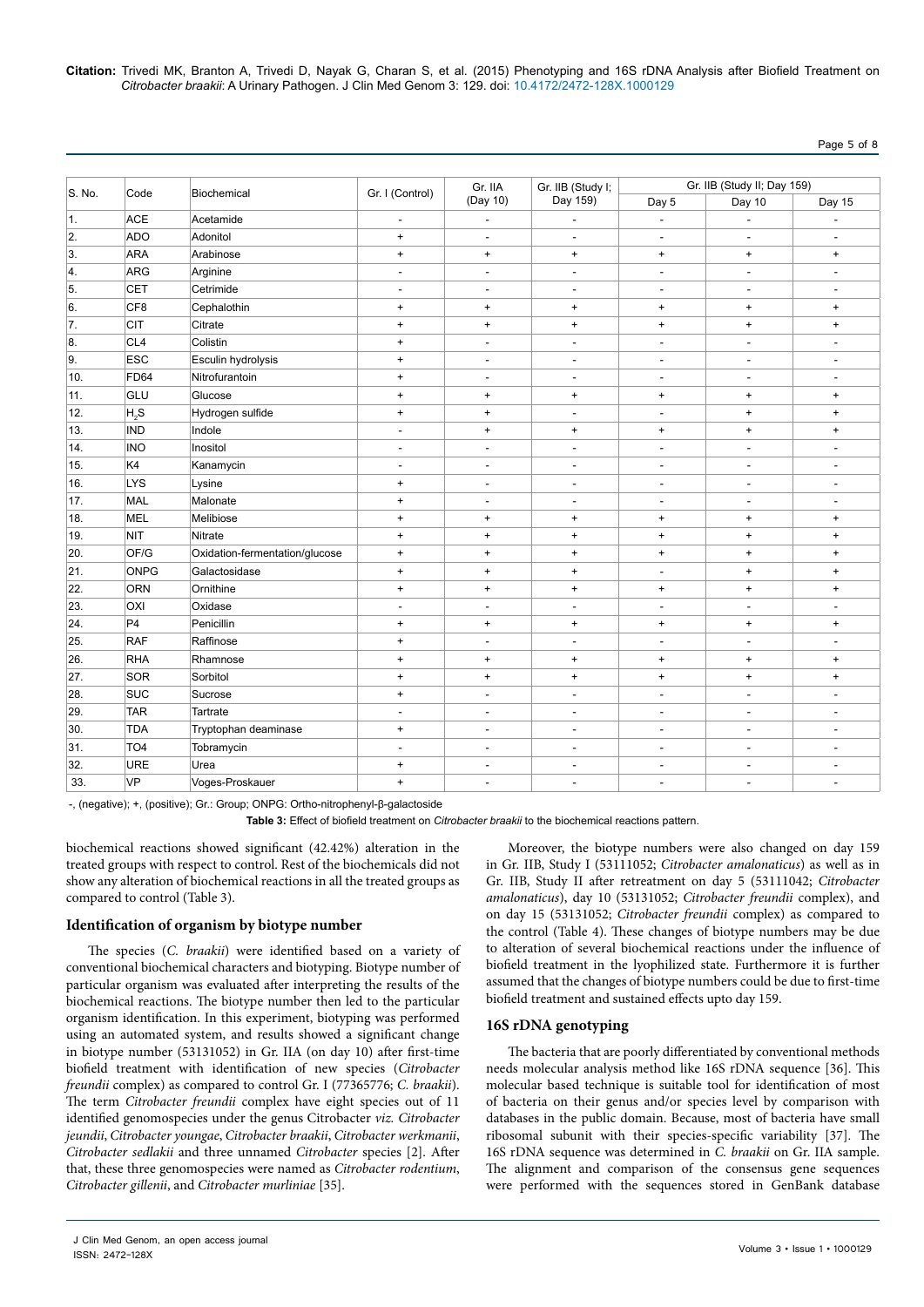Page 6 of 8

| Feature | Gr. I (Control)                 | Gr. IIA (Day 10) | $ Gr.$ IIB (Study I; Day 159) | Gr. IIB (Study II; Day 159) |          |          |  |
|---------|---------------------------------|------------------|-------------------------------|-----------------------------|----------|----------|--|
|         |                                 |                  |                               | Dav 5                       | Day 10   | Day 15   |  |
| Biotype | 77365776<br>(Very rare biotype) | 53131052         | 53111052                      | 53111042                    | 53131052 | 53131052 |  |
|         |                                 |                  |                               |                             |          |          |  |

Organism Identification *Citrobacter braakii Citrobacter freundii* complex *Citrobacter amalonaticus Citrobacter amalonaticus Citrobacter freundii* complex *Citrobacter freundii* complex Gr.: Group

**Table 4:** Effect of biofield treatment on *Citrobacter braakii* assessment of biotype number.

| <b>Alignment View</b> | AN       | <b>Alignment Result</b> | <b>Sequence Description</b>         |
|-----------------------|----------|-------------------------|-------------------------------------|
|                       | 4A       | 0.96                    | Sample studied                      |
|                       | DQ517285 | 0.95                    | Citrobacter freundii strain BRN1    |
|                       | DQ444289 | 0.98                    | Citrobacter freundii strain 6       |
|                       | AF025365 | 0.99                    | Citrobacter freundii                |
|                       | AY567708 | 0.98                    | Candidatus cuticobacterium kirbyi   |
|                       | DQ294285 | 0.97                    | Citrobacter freundii strain 7       |
|                       | AF025368 | 1.00                    | Citrobacter braakii                 |
|                       | DQ294286 | 0.96                    | Citrobacter freundii strain 8       |
|                       | AB210978 | 0.98                    | Citrobacter freundii strain: SSCT56 |
|                       | AF025373 | 0.98                    | Citrobacter werkmanii               |
|                       | DQ517286 | 0.95                    | Citrobacter freundii strain BRN2    |

AN: GenBank Accession Number

**Table 5:** The closest sequences of *Citrobacter braakii* from sequence alignment using NCBI GenBank and ribosomal database project (RDP).

available from NCBI using the algorithm BLASTn program. Based on nucleotide homology and phylogenetic analysis the microbe (Sample 4A) was detected as *Citrobacter freundii* (GenBank Accession Number: DQ517285) with 95% identity. The nearest homolog genus-species of C*. braakii* was found to be *Citrobacter werkmanii* (Accession No. AF025373). Some other close homologs of C*. braakii* were found from the alignment results as shown in Table 5. The distance matrix based on nucleotide sequence homology data are presented in Table 6. Phylogenetic tree was established using BLAST-Webpage (NCBI). According to Table 6, ten different related bacterial species of *C. braakii* were selected as Operational Taxonomic Units (OTUs) in order to investigate the phylogenetic relationship of *C. braakii*. There were 1498 base nucleotides of 16S rDNA gene sequences, which were analyzed and multiple alignments were constructed using ClustalW in MEGA3.1. The numbers of base substitutions per site from pairwise distance analysis between sequences are shown in Table 5. All results were based on the pairwise analysis of 11 sequences. According to the data in Table 6, the lowest value of genetic distance from *C. freundii*  strain BRN1 was 0.004 base substitutions per site. This value is due to the distance between *C. braakii* and *C. freundii*. All pairwise distance analysis was carried out using the p-distance method in MEGA3.1. The proportion of remarked distance, sometimes also called p-distance and showed as the number of nucleotide distances site. Values in Table 5 are programmed into Figure 1 with optimal bootstrap consensus tree. In the phylogram, there were eleven OTUs. The results suggested that *C. braakii* was closely related to the *C. freundii* with 95% similarity and the lowest genetic distance 0.004 base substitutions per site.

Biofield treatment might be responsible for alteration in microorganism at genetic level and/or enzymatic level, which may act on receptor protein. While altering receptor protein, ligand-receptor/

| Distance Matrix |                |       |                |       |       |       |       |                          |                                 |       |       |       |
|-----------------|----------------|-------|----------------|-------|-------|-------|-------|--------------------------|---------------------------------|-------|-------|-------|
| AN              |                |       | $\overline{2}$ | 3     | 4     | 5     | 6     |                          | 8                               | 9     | 10    | 11    |
| AF025365        |                |       | 0.997          | 0.999 | 0.995 | 0.998 | 0.995 | 0.991                    | 0.995                           | 0.994 | 0.996 | 0.994 |
| AF025368        | $\overline{2}$ | 0.003 |                | 0.996 | 0.994 | 0.995 | 0.992 | 0.989                    | 0.994                           | 0.993 | 0.995 | 0.991 |
| DQ444289        | 3              | 0.001 | 0.004          |       | 0.995 | 0.998 | 0.993 | 0.991                    | 0.994                           | 0.993 | 0.996 | 0.994 |
| DQ294286        | 4              | 0.005 | 0.006          | 0.005 |       | 0.995 | 0.990 | 0.988                    | 0.993                           | 0.989 | 0.995 | 0.991 |
| AY567708        | 5              | 0.002 | 0.005          | 0.002 | 0.005 | —     | 0.993 | 0.991                    | 0.993                           | 0.992 | 0.995 | 0.993 |
| AB210978        | 6              | 0.005 | 0.008          | 0.007 | 0.010 | 0.007 |       | 0.986                    | 0.990                           | 0.988 | 0.991 | 0.988 |
| DQ517285        | 7              | 0.009 | 0.011          | 0.009 | 0.012 | 0.009 | 0.014 | $\overline{\phantom{0}}$ | 0.989                           | 0.991 | 0.989 | 0.996 |
| AF025373        | 8              | 0.005 | 0.006          | 0.006 | 0.007 | 0.007 | 0.010 | 0.011                    | $\hspace{0.1mm}-\hspace{0.1mm}$ | 0.992 | 0.994 | 0.989 |
| DQ517286        | 9              | 0.006 | 0.007          | 0.007 | 0.011 | 0.008 | 0.012 | 0.009                    | 0.008                           |       | 0.990 | 0.988 |
| DQ294285        | 10             | 0.004 | 0.005          | 0.004 | 0.005 | 0.005 | 0.009 | 0.011                    | 0.006                           | 0.010 |       | 0.991 |
| 4A              | 11             | 0.006 | 0.009          | 0.006 | 0.009 | 0.007 | 0.012 | 0.004                    | 0.011                           | 0.012 | 0.009 |       |

AN: GenBank Accession Number

**Table 6:** Distance matrix of *Citrobacter braakii* sample based on nucleotide sequence homology (using kimura-2 parameter).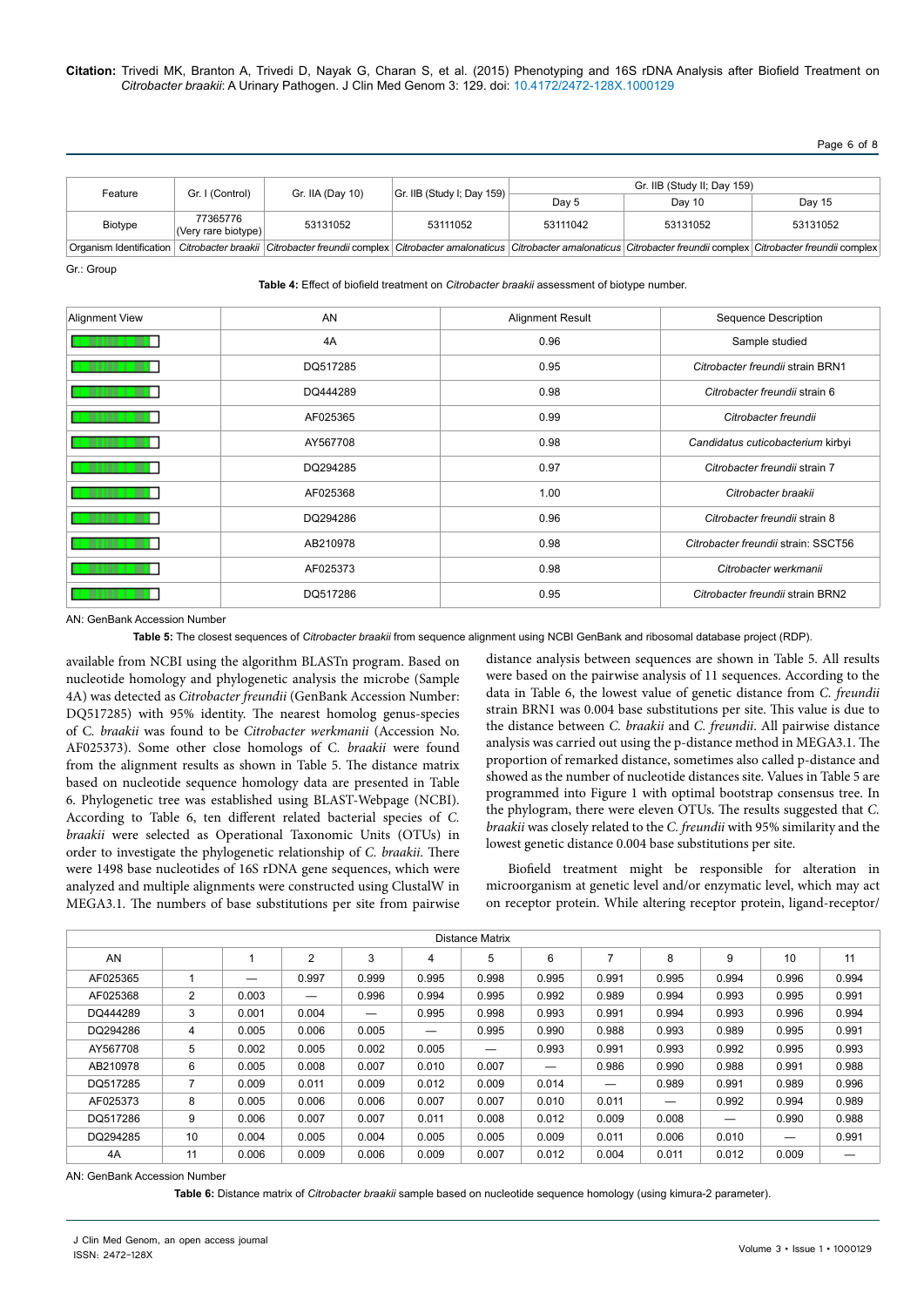

protein interactions may alter that could lead to show different phenotypic characteristics [38]. Biofield treatment might induce significant changes in lyophilized strain of *C. braakii* and alter antimicrobials susceptibility pattern, MIC values, biochemical reactions, which ultimately change the biotype number of microorganism. As a result, the microbe that was intermediate/resistant to a particular antimicrobial in control sample now converted into susceptible in treated cells of *C. braakii* predominately after biofield treatment. In this experiment, the main objective was to see the impact of Mr. Trivedi's biofield treatment on an opportunistic hospital acquired pathogen of *C. braakii* in *in vitro*. Based on above findings the antimicrobials those are resistance/inducible β-lactamase producing now converted into absolutely susceptible after biofield treatment. So far our group had been published many research articles regrading short-term effects on biofield treatment on ATCC and multidrug resistant (MDR) strains [27-29]. This is the first report exploring the sustained effects of Trivedi's biofield treatment on microorganism *i.e. C. braakii*. Based on these results, it is expected that biofield treatment has the scope to be an alternative approach than the existing antimicrobial therapy in near future.

#### **Conclusion**

In conclusion, the antimicrobial susceptibility pattern and MIC values showed 39.29% and 15.63% alteration, respectively of tested antimicrobials as compared to the control strain of *C. braakii*. The biochemical reactions pattern showed significant (42.42%) alteration as compared to control. Moreover, the biotype numbers of biofield treated strain of *C. braakii* were also changed in all the treated groups as compared to control. Based on changed biotype numbers after biofield treatment, new species were identified as *Citrobacter freundii* complex and *Citrobacter amalonaticus* in treated cells with respect to control Gr. I (77365776; *C. braakii*). Thus, Mr. Trivedi's unique biofield treatment could be applied as an alternative therapeutic approach against antimicrobials resistance. Molecular based 16S rDNA analysis showed that the treated lyophilized sample in this experiment was *C. braakii* and was converted to *Citrobacter freundii* (GenBank Accession Number: DQ517285) after biofield treatment. However, the nearest homolog genus-species was found to be *Citrobacter werkmanii*  (Accession No. AF025373). Based on these results, it seems that biofield treatment could be used as alternate of existing drug therapy in future.

#### **Acknowledgement**

Authors gratefully acknowledged to Trivedi science, Trivedi testimonials and Trivedi master wellness and the whole team from PD Hinduja National Hospital and MRC, Mumbai, Microbiology Lab for their support.

#### **References**

- 1. [Metri BC, Jyothi P, Peerapur BV \(2013\) Antibiotic resistance in](http://www.ncbi.nlm.nih.gov/pubmed/24311921) *Citrobacter* spp. [isolated from urinary tract infection. Urol Ann 5: 312-313.](http://www.ncbi.nlm.nih.gov/pubmed/24311921)
- 2. [Arens S, Verbist L \(1997\) Differentiation and susceptibility of Citrobacter](http://www.ncbi.nlm.nih.gov/pubmed/11864076)  [isolates from patients in a university hospital. Clin Microbiol Infect 3: 53-57.](http://www.ncbi.nlm.nih.gov/pubmed/11864076)
- 3. [Drelichman V, Band JD \(1985\) Bacteremias due to](http://www.ncbi.nlm.nih.gov/pubmed/3899035) *Citrobacter diversus* and *Citrobacter freundii*[. Incidence, risk factors, and clinical outcome. Arch Intern](http://www.ncbi.nlm.nih.gov/pubmed/3899035)  [Med 145: 1808-1810.](http://www.ncbi.nlm.nih.gov/pubmed/3899035)
- 4. [MacCulloch D, Menzies R, Cornere BM \(1977\) Endocarditis due to](http://www.ncbi.nlm.nih.gov/pubmed/266661) *Citrobacter diversus* [developing resistance to cephalothin. N Z Med J 85: 182-183.](http://www.ncbi.nlm.nih.gov/pubmed/266661)
- 5. [Williams WW, Mariano J, Spurrier M, Donnell HD Jr, Breckenridge RL Jr, et al.](http://www.ncbi.nlm.nih.gov/pubmed/6470529)  [\(1984\) Nosocomial meningitis due to](http://www.ncbi.nlm.nih.gov/pubmed/6470529) *Citrobacter diversus* in neonates: New [aspects of the epidemiology. J Infect Dis 150: 229-235.](http://www.ncbi.nlm.nih.gov/pubmed/6470529)
- 6. [Mateos Rodríguez F, Pérez Moro E, Atienza Morales MP, Beato Pérez JL \(2000\)](http://www.ncbi.nlm.nih.gov/pubmed/10804650)  [\[Community-acquired bacteremic pneumonia due to](http://www.ncbi.nlm.nih.gov/pubmed/10804650) *Citrobacter diversus*]. An [Med Interna 17: 165-166.](http://www.ncbi.nlm.nih.gov/pubmed/10804650)
- 7. [Curless RG \(1980\) Neonatal intracranial abscess: Two cases caused by](http://www.ncbi.nlm.nih.gov/pubmed/7436370)  [Citrobacter and a literature review. Ann Neurol 8: 269-272.](http://www.ncbi.nlm.nih.gov/pubmed/7436370)
- 8. Jones RN, Jenkins SG, Hoban DJ, Pfaller MA, Ramphal R (2000) In vitro efficacy of six cephalosporins tested against Enterobacteriaceae isolated at 38 North American medical centers participating in the SENTRY antimicrobial surveillance program, 1997 - 1998. Int J Antimicrorb Agents 15: 111-118.
- 9. [Lavigne JP, Defez C, Bouziges N, Mahamat A, Sotto A \(2007\) Clinical and](http://www.ncbi.nlm.nih.gov/pubmed/17516102)  [molecular epidemiology of multidrug-resistant](http://www.ncbi.nlm.nih.gov/pubmed/17516102) *Citrobacter* spp. infections in a [French university hospital. Eur J Clin Microbiol Infect Dis 26: 439-441.](http://www.ncbi.nlm.nih.gov/pubmed/17516102)
- 10. [Badger JL, Stins MF, Kim KS \(1999\) Citrobacter freundii invades and replicates](http://www.ncbi.nlm.nih.gov/pubmed/10417193)  [in human brain microvascular endothelial cells. Infect Immun 67: 4208-4215.](http://www.ncbi.nlm.nih.gov/pubmed/10417193)
- 11. [Samonis G, Anaissie E, Elting L, Bodey GP \(1991\) Review of](http://www.ncbi.nlm.nih.gov/pubmed/1915382) *Citrobacter bacteremia* [in cancer patients over a sixteen-year period. Eur J Clin Microbiol](http://www.ncbi.nlm.nih.gov/pubmed/1915382)  [Infect Dis 10: 479-485.](http://www.ncbi.nlm.nih.gov/pubmed/1915382)
- 12. [Shih CC, Chen YC, Chang SC, Luh KT, Hsieh WC \(1996\) Bacteremia due](http://www.ncbi.nlm.nih.gov/pubmed/8879778)  to *Citrobacter* [species: significance of primary intra-abdominal infection. Clin](http://www.ncbi.nlm.nih.gov/pubmed/8879778)  [Infect Dis 23: 543-549.](http://www.ncbi.nlm.nih.gov/pubmed/8879778)
- 13. Becker RO, Selden G (1998) The body electric: Electromagnetism and the foundation of life. (1stedn), William Morrow and Company. New York City,
- 14. [Barnes RB \(1963\) Thermography of the human body. Science 140: 870-877.](http://www.ncbi.nlm.nih.gov/pubmed/13969373)
- 15. Born M (1971) The Born-Einstein Letters. (1stedn), Walker and Company, New York.
- 16. Planck M (1903) Treatise on thermodynamics. (3rdedn), English translated by Alexander OGG, Longmans, Green, London (UK).
- 17. Einstein A (1905) Does the inertia of a body depend upon its energy-content? Ann Phys 18: 639-641.
- 18. Burr HS (1957) Bibliography of Harold Saxton Burr. Yale J Biol Med 30: 163- 167.
- 19. [Hammerschlag R, Jain S, Baldwin AL, Gronowicz G, Lutgendorf SK, et al. \(2012\)](http://www.ncbi.nlm.nih.gov/pubmed/23075412)  [Biofield research: A roundtable discussion of scientific and methodological](http://www.ncbi.nlm.nih.gov/pubmed/23075412)  [issues. J Altern Complement Med 18: 1081-1086.](http://www.ncbi.nlm.nih.gov/pubmed/23075412)
- 20. [Movaffaghi Z, Farsi M \(2009\) Biofield therapies: Biophysical basis and biological](http://www.ncbi.nlm.nih.gov/pubmed/19161953)  [regulations? Complement Ther Clin Pract 15: 35-37.](http://www.ncbi.nlm.nih.gov/pubmed/19161953)
- 21. Rivera-Ruiz M, Cajavilca C, Varon J (2008) Einthoven's string galvanometer: The first electrocardiograph. Tex Heart Inst J 35: 174-178.
- 22. Trivedi MK, Nayak G, Patil S, Tallapragada RM, Latiyal O (2015) Studies of the atomic and crystalline characteristics of ceramic oxide nano powders after bio field treatment. Ind Eng Manage 4: 161.
- 23. Dabhade VV, Tallapragada RR, Trivedi MK (2009) Effect of external energy on atomic, crystalline and powder characteristics of antimony and bismuth powders. Bull Mater Sci 32: 471-479.
- 24. Trivedi MK, Tallapragada RM (2009) Effect of super consciousness external energy on atomic, crystalline and powder characteristics of carbon allotrope powders. Mater Res Innov 13: 473-480.
- 25. Sances F, Flora E, Patil S, Spence A, Shinde V (2013) Impact of biofield treatment on ginseng and organic blueberry yield. Agrivita J Agric Sci 35: 22-29.